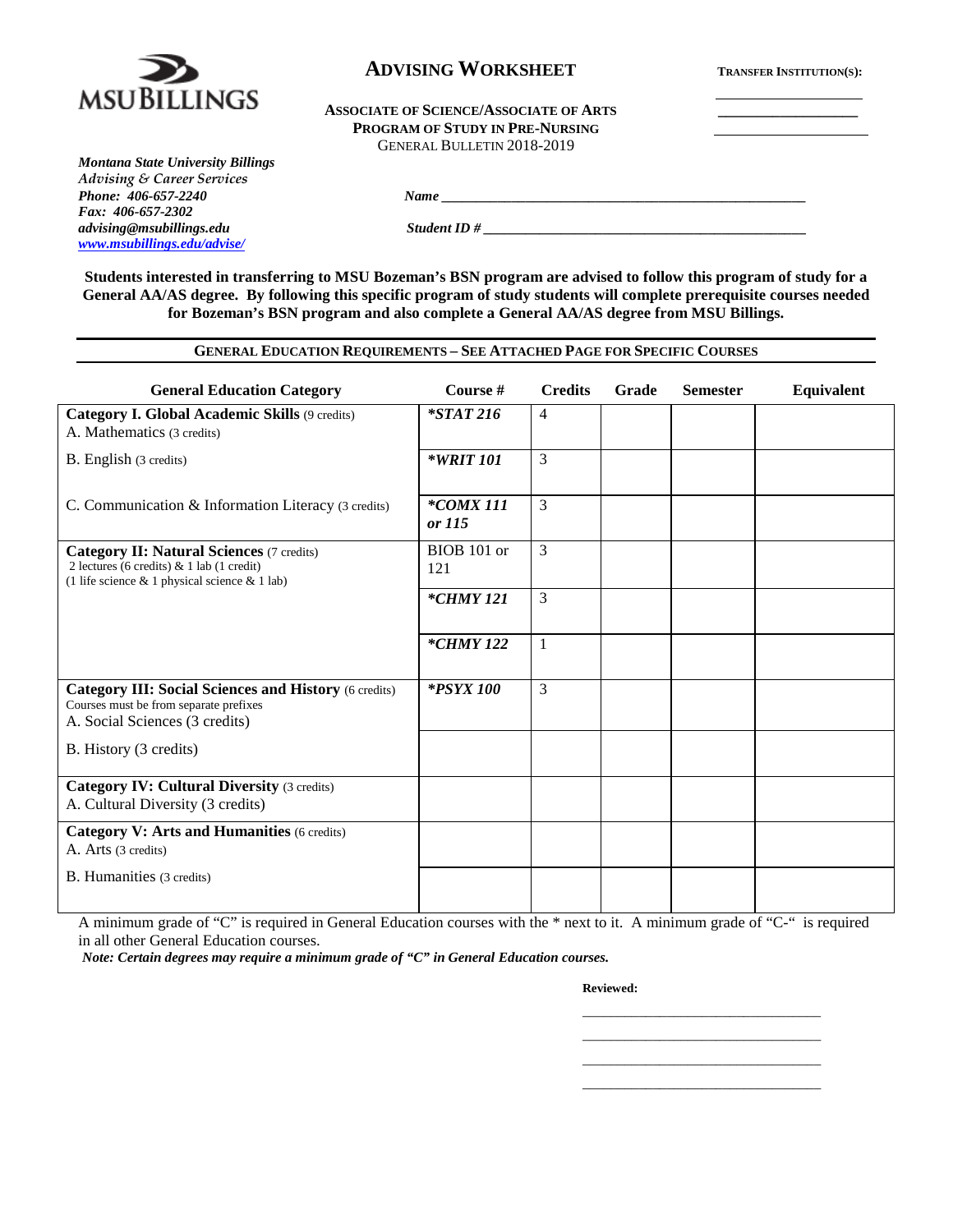# **GENERAL EDUCATION REQUIREMENTS**

|                                |     | <b>CATEGORY I: GLOBAL ACADEMIC SKILLS</b>                          | 9 credits                |
|--------------------------------|-----|--------------------------------------------------------------------|--------------------------|
|                                |     | <b>Subcategory A - Mathematics</b>                                 | 3 credits                |
| <b>STAT</b>                    | 216 | Introduction to Statistics                                         | 4                        |
|                                |     |                                                                    |                          |
| Subcategory B - English        |     |                                                                    | 3 credits                |
| <b>WRIT</b>                    | 101 | College Writing I                                                  | 3                        |
|                                |     |                                                                    |                          |
|                                |     | Subcategory C- Communication & Information Literacy 3 credits      |                          |
| COMX                           | 111 | <b>Introduction to Public Speaking</b>                             | 3                        |
| COMX                           | 115 | Introduction to Interpersonal Communication 3                      |                          |
|                                |     |                                                                    |                          |
|                                |     | <b>CATEGORY II: NATURAL SCIENCES</b><br>6 cr. lecture & 1 cr. lab  |                          |
|                                |     | Students are required to take one course from each subcategory and |                          |
|                                |     | at least one corresponding lab                                     |                          |
|                                |     | <b>Subcategory A - Life Sciences</b>                               |                          |
| <b>BIOB</b>                    | 101 | Discover Biology                                                   | 3                        |
| <b>BIOB</b>                    | 121 | Fundamentals of Biology for Allied Health                          | $\overline{\mathcal{E}}$ |
|                                |     |                                                                    |                          |
|                                |     | <b>Subcategory B - Physical Sciences</b>                           |                          |
| CHMY                           | 121 | Introduction to General Chemistry                                  | 3                        |
| <b>CHMY</b>                    | 122 | Introduction to General Chemistry Lab                              | 1                        |
|                                |     |                                                                    |                          |
|                                |     | <b>CATEGORY III: SOCIAL SCIENCES AND HISTORY</b>                   | 6 credits                |
|                                |     | Students are required to take one course from each subcategory     |                          |
|                                |     | <b>Subcategory A - Social Sciences</b>                             | 3 credits                |
| <b>PSYX</b>                    | 100 | Introduction to Psychology                                         | 3                        |
|                                |     |                                                                    |                          |
| <b>Subcategory B - History</b> |     |                                                                    | 3 credits                |
| <b>HSTA</b>                    | 101 | American History I                                                 | 3                        |
| <b>HSTA</b>                    | 102 | American History II                                                | 3                        |
| <b>HSTR</b>                    | 101 | <b>Western Civilization I</b>                                      | 3                        |
| <b>HSTR</b>                    | 102 | <b>Western Civilization II</b>                                     | 3                        |
| <b>HSTR</b>                    | 103 | Honors Western Civilization I                                      | 3                        |
| <b>HSTR</b>                    | 104 | Honors Western Civilization II                                     | 3                        |
| <b>PSCI</b>                    | 230 | Introduction to International Relations                            | 3                        |
|                                |     |                                                                    |                          |

|             |     | <b>CATEGORY IV: CULTURAL DIVERSITY</b><br>3 credits |   |
|-------------|-----|-----------------------------------------------------|---|
| <b>ANTY</b> | 220 | Culture and Society                                 | 3 |
| <b>ARTH</b> | 160 | Global Visual Culture                               | 3 |
| <b>COMX</b> | 212 | Introduction to Intercultural Communication         | 3 |
| <b>GPHY</b> | 121 | Human Geography                                     | 3 |
| <b>HTH</b>  | 270 | <b>Global Health Issues</b>                         | 3 |
| LIT         | 230 | World Literature Survey                             | 3 |
| <b>NASX</b> | 105 | Introduction to Native American Studies             | 3 |
| <b>NASX</b> | 205 | Native Americans in Contemporary Society            | 3 |
| PHL         | 271 | Indian Philosophies and Religions                   | 3 |
| PHL         | 272 | Chinese Philosophies and Religions                  | 3 |
| <b>REHA</b> | 201 | Introduction to Diversity                           | 3 |
| <b>RLST</b> | 170 | The Religious Quest                                 | 3 |
| A&SC/SOCI   | 274 | Women, Culture, and Society                         | 3 |
| <b>SPNS</b> | 150 | The Hispanic Tradition                              |   |

|             |     | <b>CATEGORY V: ARTS &amp; HUMANITIES</b> | <b>6</b> credits |
|-------------|-----|------------------------------------------|------------------|
|             |     | Subcategory A – Fine Arts                | 3 credits        |
| <b>ARTZ</b> | 101 | Art Fundamentals                         | 3                |
| ARTZ        | 105 | Visual Language-Drawing                  | 3                |
| ARTZ.       | 131 | Ceramics for Non-majors                  | 3                |
| CRWR        | 240 | Intro Creative Writing Workshop          | 3                |
| FILM.       | 160 | Introduction to World Cinema             | 3                |
| LIT         | 270 | Film & Literature                        | 3                |
| <b>MART</b> | 260 | Computer Presentation and Animation      | 3                |
| MUSI        | 101 | <b>Enjoyment of Music</b>                | 3                |
| MUSI        | 114 | Band: MSUB Symphonic                     | $\mathbf{1}$     |
| MUSI        | 131 | Jazz Ensemble I: MSUB                    | 1                |
| MUSI        | 147 | Choral Ensemble: University Chorus       | 1                |
| PHOT        | 154 | <b>Exploring Digital Photography</b>     | 3                |
| THTR        | 101 | Introduction to Theatre                  | 3                |
| THTR        | 120 | Introduction to Acting I                 | 3                |
|             |     | <b>Subcategory B - Humanities</b>        | 3 credits        |
| ARTH        | 150 | Introduction to Art History              | 3                |
| <b>HONR</b> | 111 | Perspectives and Understanding           | 3                |
| LIT         | 110 | Introduction to Literature               | 3                |
| LIT         | 240 | The Bible as Literature                  | 3                |
| PHL.        | 110 | Introduction to Ethics                   | 3                |
| PHL.        | 111 | Philosophies of Life                     | $\overline{3}$   |
| PHL         | 254 | People and Politics                      | $\overline{3}$   |

**Please note Pre-Nursing requires specific courses for General Education requirements, as listed above. This list does not reflect all approved General Education courses.**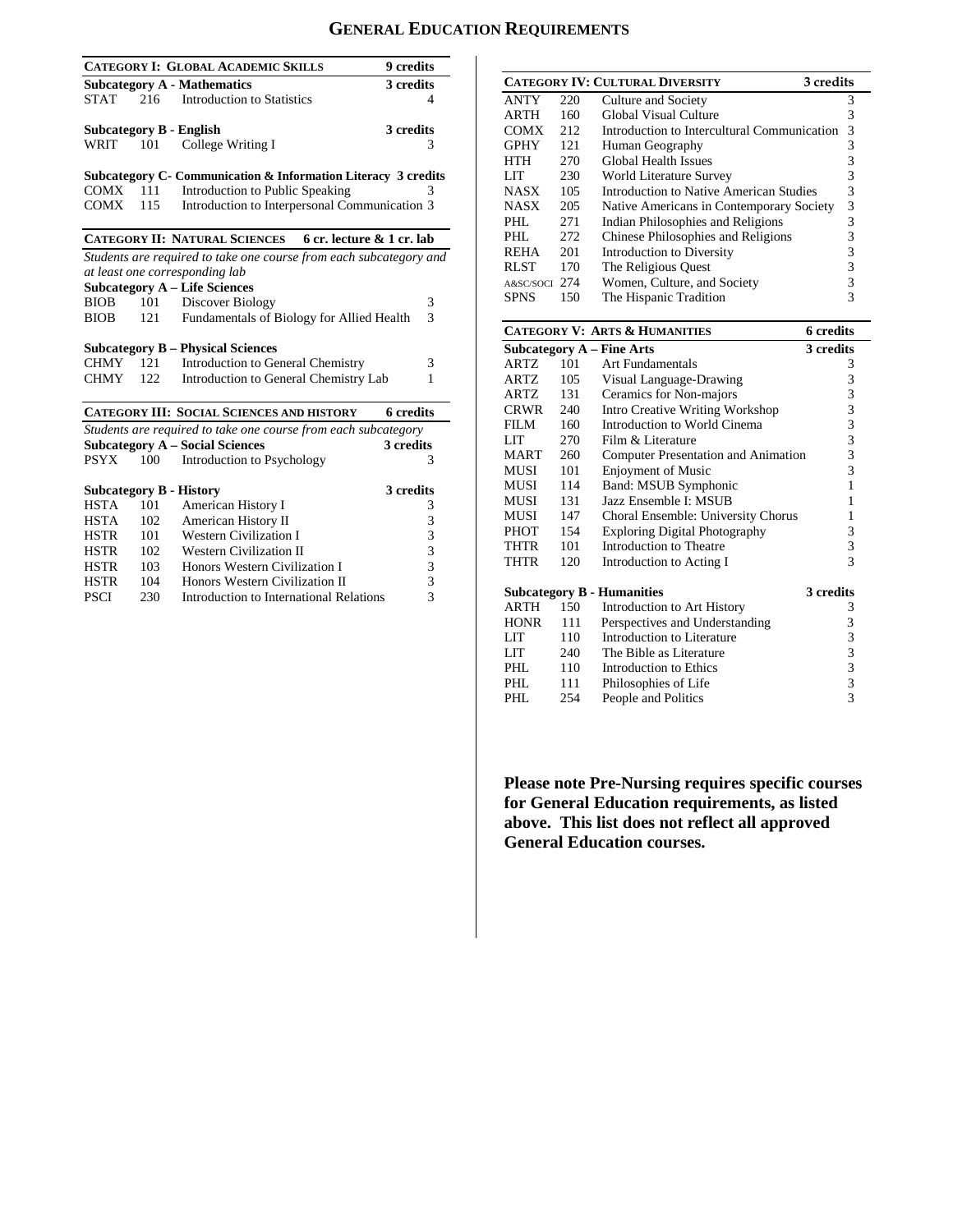|                        | Course                                                  | <b>Credits</b> | Grade | <b>Semester</b> | Equivalent |
|------------------------|---------------------------------------------------------|----------------|-------|-----------------|------------|
|                        |                                                         |                |       |                 |            |
| <b>SOCI 101</b>        | <b>Introduction to Sociology</b>                        | 3              |       |                 |            |
| <b>CHMY 123</b>        | <b>Introduction to Organic and Biochemistry</b>         | 3              |       |                 |            |
| <b>BIOH 301</b>        | Human Anatomy & Physiology I                            | 3              |       |                 |            |
| <b>BIOH 302</b>        | Human Anatomy & Physiology I Lab                        | $\mathbf{1}$   |       |                 |            |
| <b>BIOH 311</b>        | Human Anatomy & Physiology II                           | $\overline{3}$ |       |                 |            |
| <b>BIOH 312</b>        | Human Anatomy & Physiology II Lab                       | $\mathbf{1}$   |       |                 |            |
| <b>BIOM 250</b>        | <b>Microbiology for Health Sciences</b>                 | 3              |       |                 |            |
| <b>NUTR 221</b>        | <b>Basic Human Nutrition</b>                            | 3              |       |                 |            |
| <b>PSYX 230</b>        | Developmental Psychology: Development Over the Lifespan | 3              |       |                 |            |
|                        |                                                         |                |       |                 |            |
|                        | Electives (minimum of 5 credits)                        |                |       |                 |            |
| Recommended Electives: |                                                         |                |       |                 |            |
| A&SC 111               | First Year Seminar                                      | $\overline{2}$ |       |                 |            |
|                        |                                                         |                |       |                 |            |
|                        |                                                         |                |       |                 |            |
|                        |                                                         |                |       |                 |            |
|                        |                                                         |                |       |                 |            |
|                        |                                                         |                |       |                 |            |
|                        |                                                         |                |       |                 |            |
|                        |                                                         |                |       |                 |            |
|                        |                                                         |                |       |                 |            |
|                        |                                                         |                |       |                 |            |
|                        |                                                         |                |       |                 |            |
|                        |                                                         |                |       |                 |            |
|                        |                                                         |                |       |                 |            |

### **Important notes for those planning to apply to MSU Bozeman's BSN Program:**

Advising is available for students in their Pre-Nursing Program. However, students are solely responsible for meeting requirements and determining the classes that they will need for graduation.

Through arrangement with the College of Nursing at Montana State University Bozeman, Montana State University Billings offers approved pre-requisite courses for nursing students. The MSU Bozeman Nursing program is divided into lower division and upper division course work. Upon successful completion of the required lower division course work, nursing students begin their upper division courses (junior and senior) at Bozeman or an MSU Bozeman upper division campus site in Billings, Great Falls, Missoula or Kalispell.

#### **Nursing Advisor MSU Bozeman:**

College of Nursing, Sherrick Hall Fax: Montana State University Bozeman Email: around@montana.edu Bozeman, MT 59717 Website: [www.montana.edu/nursing](http://www.montana.edu/nursing)

Amanda Griswold<br>
College of Nursing, Sherrick Hall<br>
Fax: (406) 994-6020

*The courses that have been italicized and bolded are* included in the calculated GPA for upper division placement. *The minimum GPA required in these* **courses** *is 3.0* **in order to apply for upper division placement***. However, placement is competitive so students should strive for the best grades possible.*